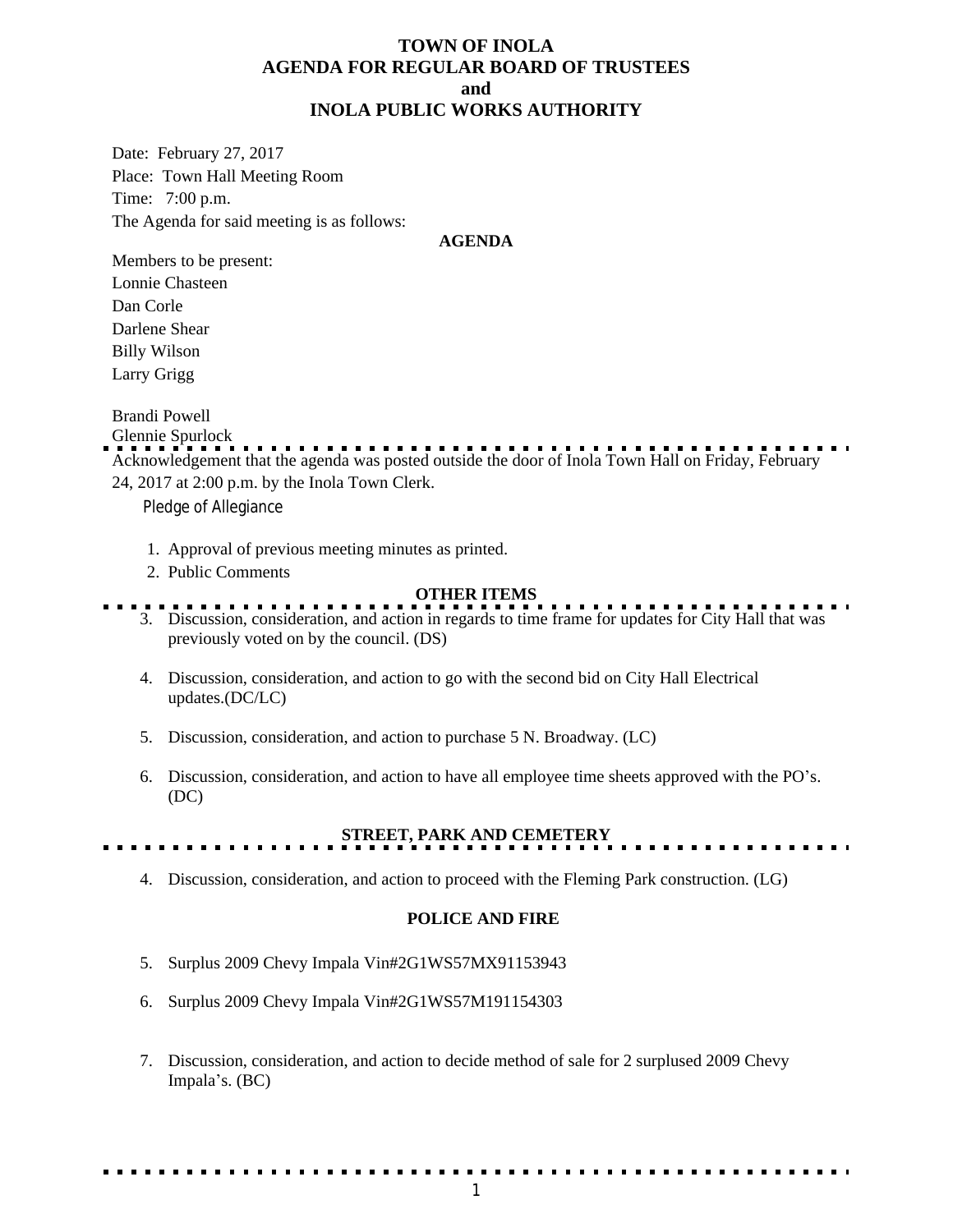$\frac{1}{2} \left( \frac{1}{2} \right) \left( \frac{1}{2} \right) \left( \frac{1}{2} \right) \left( \frac{1}{2} \right)$ 

. . . . . .

- 4. Motion to go into PWA.
- 5. Return from PWA.
- 6. Approval of purchase orders as initialed.

# **MAYOR'S COMMENTS**

. . . . . . . . . . . . . . . . . . . 7. Motion to adjourn. $\sim 100$  km s  $^{-1}$ . . . .